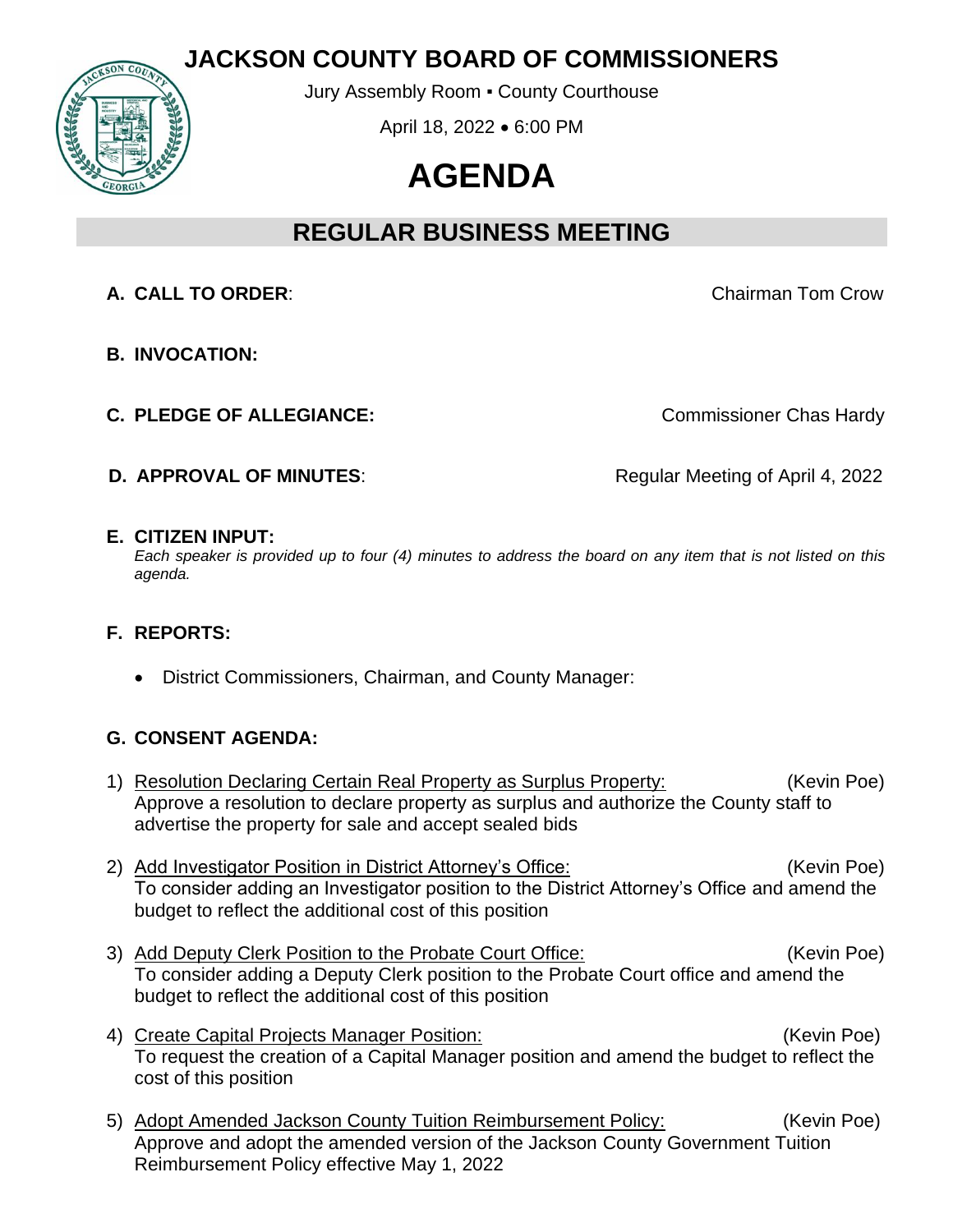6) Proposed Pay Increase for County Employees: (Kevin Poe) Approve a 5% Cost of Living Adjustment (COLA) to County employee's pay

#### **H. NEW BUSINESS:**

7) Authorize Purchase of 15' Rock Gravel Spreader: (Kevin Poe) Approve and authorize the purchase of a 15' Rock Gravel Spreader from Chandler Equipment Company, Gainesville, GA in the amount of \$42,184

#### **I. ZONING RELATED BUSINESS:**

#### **New Business:**

\*\*\* *The* a*pplicant has submitted a request for withdrawal for Items #8 - #16; however, board action is needed to formally accept the withdrawal.*

8) MA-22-0097 – GCP Development (Gardner Lee), Hwy. 129 North, Jefferson, GA; 8.0 acres; change the Character Area Map from "Suburban" to "Urban" and change the Future Land Use Map from "Commercial" and "Residential" to "Industrial". (Map 080/Parcel 001Q)

Planning Staff Recommendation: Denial Planning Commission Recommendation: Denial

9) MA-22-0098 – GCP Development (Gardner Lee), Hwy. 129 North, Jefferson, GA; 9.0 acres; change the Character Area Map from "Suburban" to "Urban" and change the Future Land Use Map from "Commercial" to "Industrial". (Map 080/Parcel 001H1)

Planning Staff Recommendation: Denial Planning Commission Recommendation: Denial

10)MA-22-0099 – GCP Development (Gardner Lee), Hwy. 129 North, Jefferson, GA; 1.0 acre; change the Character Area Map from "Suburban" to "Urban" and change the Future Land Use Map from "Commercial" to "Industrial". (Map 080/Parcel 001H2)

Planning Staff Recommendation: Denial Planning Commission Recommendation: Denial

11)MA-22-0100 – GCP Development (Gardner Lee), Hwy. 129 North, Jefferson, GA; 3.0 acres; change the Character Area Map from "Suburban" to "Urban" and change the Future Land Use Map from "Commercial" to "Industrial". (Map 080/Parcel 001M)

Planning Staff Recommendation: Denial Planning Commission Recommendation: Denial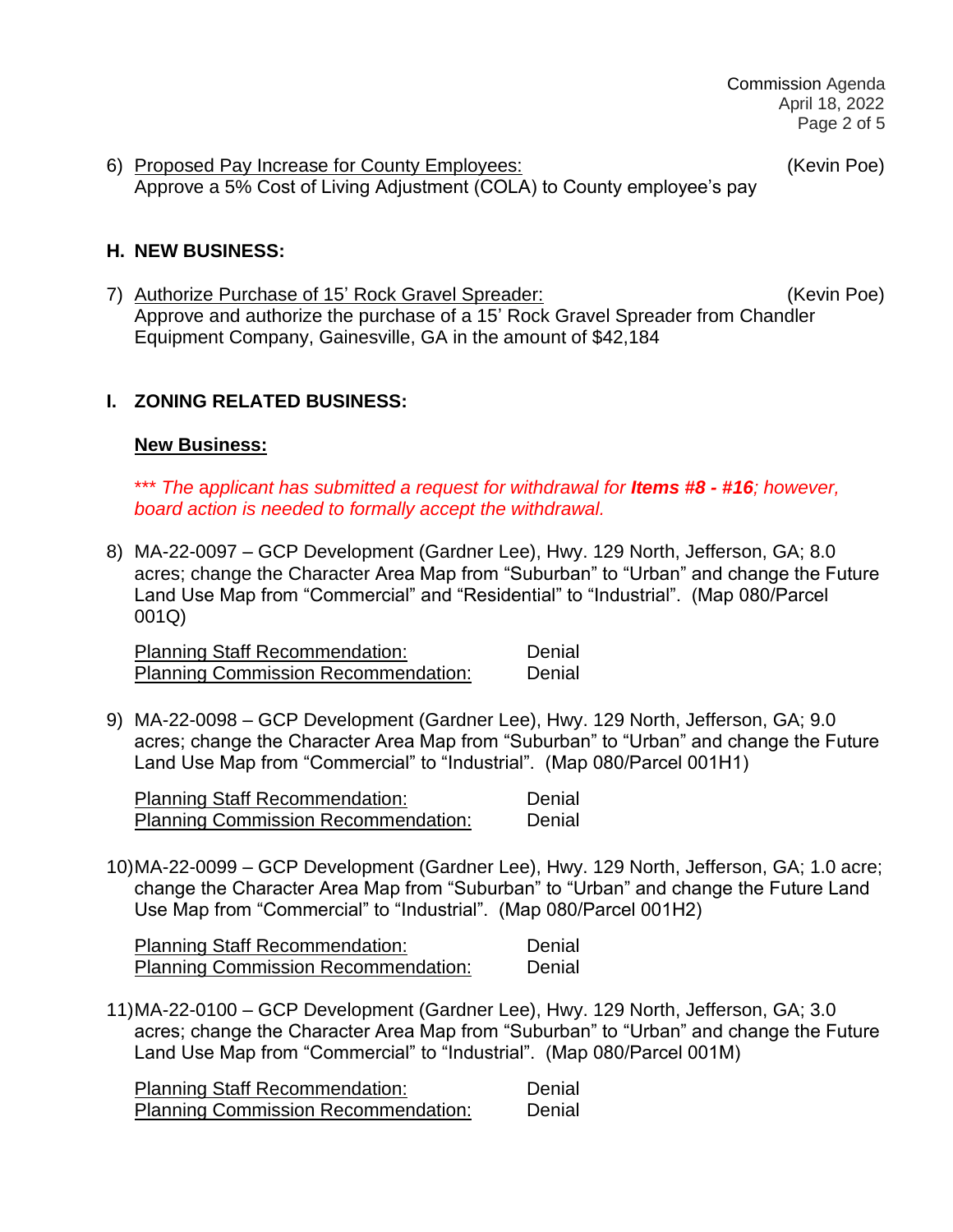12)MA-22-0101 – GCP Development (Gardner Lee), Hwy. 129 North, Jefferson, GA; 17.75 acres; change the Future Land Use Map from "Commercial" to "Industrial". (Map 080/Parcel 001B2)

Planning Staff Recommendation: Denial Planning Commission Recommendation: Denial

13)MA-22-0102 – GCP Development (Gardner Lee), 3686 Hwy. 129 North, Jefferson, GA; 32.45 acres; change the Future Land Use Map from "Commercial" to "Industrial". (Map 080/Parcel 001B)

Planning Staff Recommendation: Denial Planning Commission Recommendation: Denial

14)MA-22-0103 – GCP Development (Gardner Lee), Hwy. 129 North, Jefferson, GA; 32.223 acres; change the Character Area Map from "Suburban" to "Urban" and change the Future Land Use Map from "Commercial", "Industrial", "Residential" to "Industrial". (Map 080/Parcel 001H)

Planning Staff Recommendation: Denial Planning Commission Recommendation: Denial

15)MA-22-0104 – GCP Development (Gardner Lee), 86 Possum Creek Rd., Jefferson, GA; 23.03 acres; change the Character Area Map from "Suburban" to "Urban" and change the Future Land Use Map from "Commercial" to "Industrial". (Map 080/Parcel 001E)

Planning Staff Recommendation: Denial Planning Commission Recommendation: Denial

16)MA-22-0105 – GCP Development (Gardner Lee), 214 Possum Creek Rd., Jefferson, GA; 5.90 acres; change the Character Area Map from "Suburban" to "Urban" and change the Future Land Use Map from "Commercial" to "Industrial". (Map 080/Parcel 001C)

Planning Staff Recommendation: Denial Planning Commission Recommendation: Denial

17)SU-22-0031 – Tom Crow, 144 Crows Lake Drive, Jefferson, GA; 4.0 acres; special use for a campground. (Map 069/Parcel 001)

Planning Staff Recommendation: Approval Planning Commission Recommendation: Approval

18)RZ-22-0101 – D.O. Overstreet, LLC (Mike Guynn, Frank B. McGowan, Alan Dale Overstreet), Pettijohn Rd., Pendergrass, GA; 150.877 acres; rezone from A-2 (Agricultural Rural Farm District) to L-I (Light Industrial District) for industrial use. (Map 090/Parcel 005A)

Planning Staff Recommendation: Approval w/ 1 condition Planning Commission Recommendation: Denial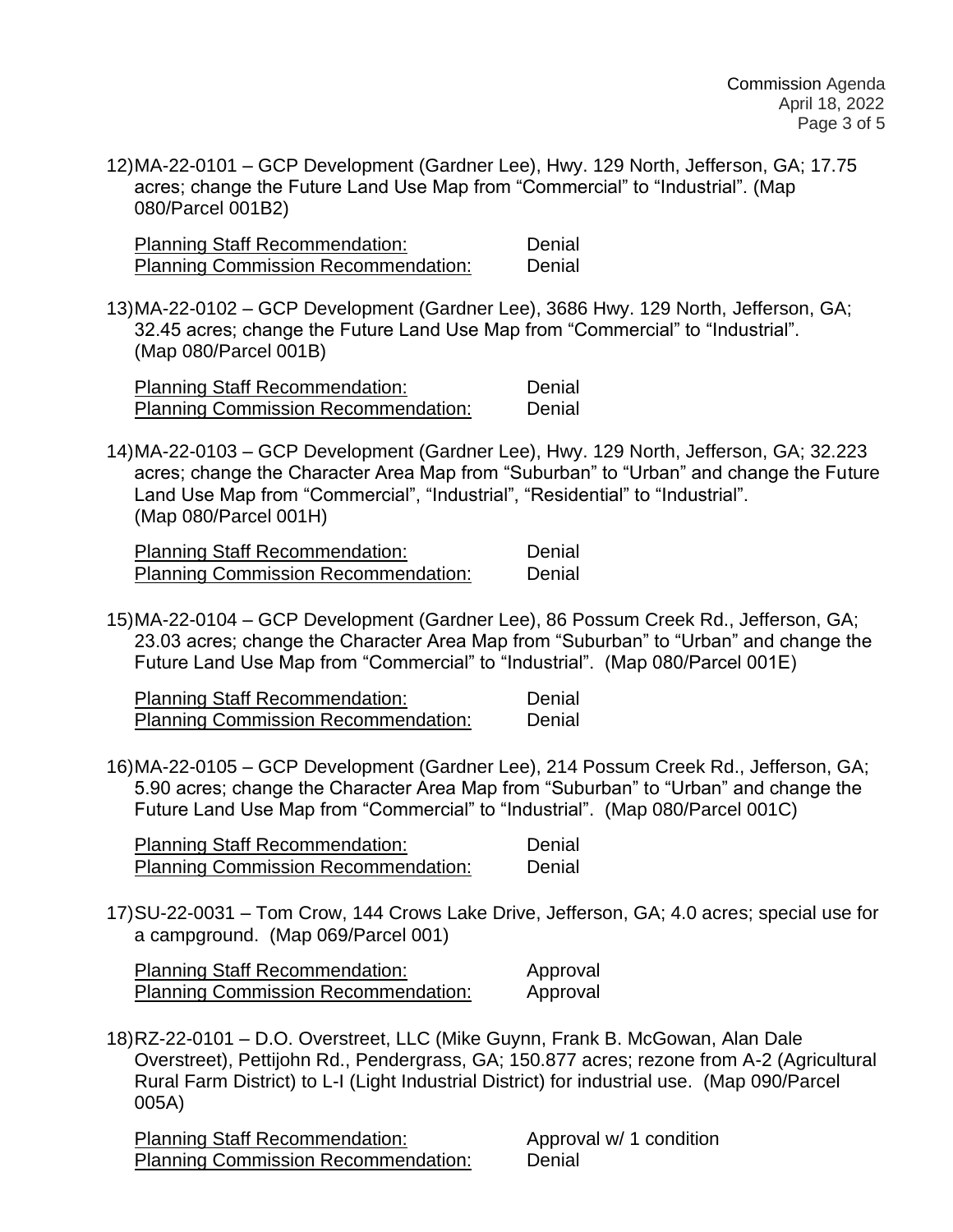19)RZ-22-0102 - Calmat Co./Vulcan Materials Co. (Jimmy Fleming), 1626 Valentine Industrial Pkwy., Pendergrass, GA; 50.21 acres; rezone from A-2 (Agricultural Rural Farm District) to H-I (Heavy Industrial District) for a mining development. (Map 091/Parcel 012B)

Planning Staff Recommendation: Approval w/ 8 conditions Planning Commission Recommendation: Denial

20)RZ-22-0103 - Calmat Co./Vulcan Materials Co. (Jimmy Fleming), Valentine Industrial Pkwy., Pendergrass, GA; 49.77 acres; rezone from G-I (General Industrial District) to H-I (Heavy Industrial District) for a mining development. (Map 079/Parcel 002A)

| <b>Planning Staff Recommendation:</b>      | Approval w/ 8 conditions |
|--------------------------------------------|--------------------------|
| <b>Planning Commission Recommendation:</b> | Denial                   |

21)RZ-22-0104 – Calmat Co./Vulcan Material Co. (Jimmy Fleming), Bill Wright Road, Pendergrass, GA; 47.67 acres; rezone from G-I (General Industrial District) to H-I (Heavy Industrial District) for a mining development. (Map 079/Parcel 002)

Planning Staff Recommendation: Approval w/8 conditions Planning Commission Recommendation: Denial

22)RZ-22-0105 - Calmat Co./Vulcan Material Co. (Jimmy Fleming), Bill Wright Road, Pendergrass, GA; 6.64 acres; rezone from A-2 (Agricultural Rural Farm District) to H-I (Heavy Industrial District) for a mining development. (Map 079/Parcel 003A)

Planning Staff Recommendation: Approval w/ 8 conditions Planning Commission Recommendation: Denial

23)RZ-22-0106 - Calmat Co./Vulcan Material Co. (Jimmy Fleming), Bill Wright Road, Pendergrass, GA; 23.23 acres; rezone from G-I (General Industrial District) to H-I (Heavy Industrial District) for a mining development. (Map 079/Parcel 004A)

Planning Staff Recommendation: Approval w/8 conditions Planning Commission Recommendation: Denial

24)RZ-22-0107 - Calmat Co./Vulcan Material Co. (Jimmy Fleming), Bill Wright Road, Pendergrass, GA; 29.87 acres; rezone from G-I (General Industrial District) to H-I (Heavy Industrial District) for a mining development. (Map 079/Parcel 009A)

Planning Staff Recommendation: Approval w/ 8 conditions Planning Commission Recommendation: Denial

25)RZ-22-0108 - Calmat Co./Vulcan Material Co. (Jimmy Fleming), Bill Wright Road, Pendergrass, GA; 95.47 acres; rezone from G-I (General Industrial District) to H-I (Heavy Industrial District) for a mining development. (Map 078/Parcel 012)

Planning Staff Recommendation: Approval w/ 8 conditions Planning Commission Recommendation: Denial